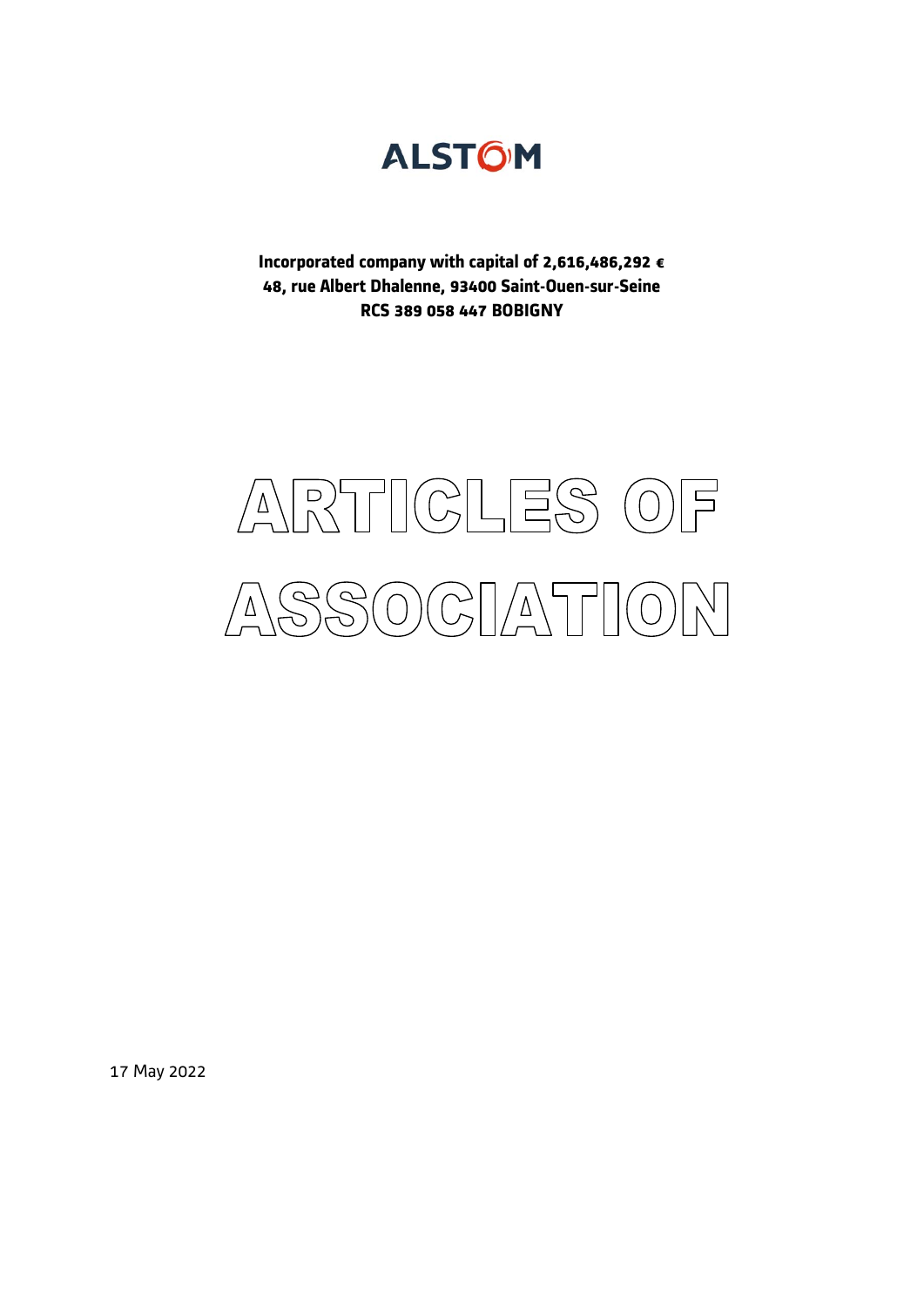## **SECTION 1 Form of the Company Object - Name - Registered Office -Duration**

#### **Article 1 - Form**

A *société anonyme*, regulated by the provisions of the *Code de Commerce* and any other legal or regulatory provisions in force (the "Law") as well as by the Articles of Association, is formed between holders of shares hereinafter created and shares that will be created in the future.

#### **Article 2 - Name**

The name of the Company is ALSTOM.

#### **Article 3 - Object**

The objects of the Company are, directly or indirectly:

- the conduct of all industrial, commercial, shipping, financial, real property and asset transactions in France and abroad, notably in the following fields:
	- energy;
	- transmission and distribution of energy;
	- transport;
	- industrial equipment:
	- naval construction and repair work;
	- engineering and consultancy, design and/or production studies and general contracting associated with public or private works and construction; and
	- more generally activities related or incidental to the above:
- participation, by every means, directly or indirectly, in any operations which may be associated with its objects, by the creation of new companies, capital contributions, subscription or purchase of stocks or rights, merger with such companies or otherwise; the creation, acquisition, lease or takeover of business goodwill or businesses; the adoption, acquisition, operation or sale of any processes and patents concerning such activities; and
- generally undertaking all industrial, commercial, financial and civil operations and real property and asset transactions that may be directly or indirectly associated with the Company's objects or with any similar or related object.

Furthermore, the Company can take an interest, of whatever form, in any French or foreign business or organisation.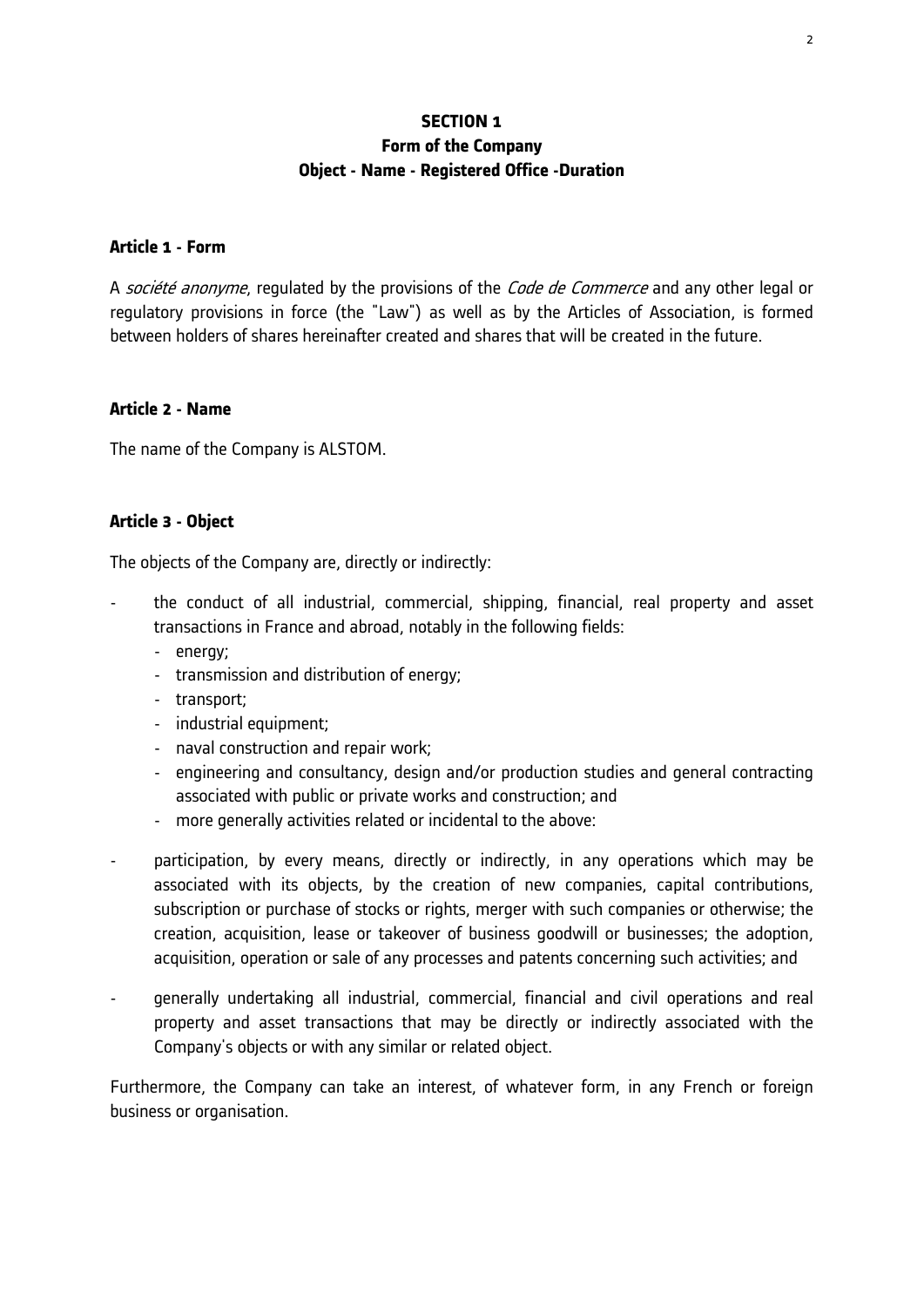#### **Article 4 - Registered Office**

The registered office is located at: 48, rue Albert Dhalenne, 93400 Saint-Ouen-sur-Seine.

#### **Article 5 - Duration of the Company**

The Company is established for a period of 99 years from the date of its registration in the Trade and Companies Register, unless it is wound up prematurely or its life is extended.

#### **SECTION 2 Share Capital - Shares - Payments**

#### **Article 6 - Share Capital**

The share capital is set at two billion six hundred and sixteen million four hundred and eighty-six thousand two hundred and ninety-two euros (**2,616,486,292** €).

It is divided into three hundred and seventy-three million seven hundred and eighty-three thousand seven hundred and fifty-six (**373,783,756**) ordinary shares, each with a nominal value of 7 euros, of the same class, entirely paid up (the "**Shares**").

The share capital may be increased in accordance with the Law from time to time.

# **Article 7 - Nature and Form of Shares - Obligation to Give Notification of Shareholding Exceeding Certain Levels Set forth in the Articles of Association**

The fully-paid up Shares are registered shares or bearer shares, as the shareholder chooses.

In addition to the legal obligation to notify the Company of certain shareholding levels or voting rights, any individual or legal entity who holds directly or indirectly, alone or in concert pursuant to Articles L.233-10 et seq. of the Code de commerce a number of shares in the Company giving a shareholding equal to or in excess of 0.5% of the total number of Shares or voting rights issued must notify the Company by recorded letter with proof of receipt within five trading days of this threshold being exceeded. Notification is to be repeated under the same conditions whenever a new threshold of a multiple of 0.5% of the total number of Shares or voting rights is exceeded, up to and including the threshold of 50%.

To determine these thresholds, shares assimilated to the Shares owned as defined by the legislative and regulatory provisions of Article L.233-7 et seq. of the Code de commerce, will be taken into account.

In each of the above-mentioned notifications, the declaring person must certify that the notification includes all stock held or owned in the sense of the preceding paragraph. Such notification must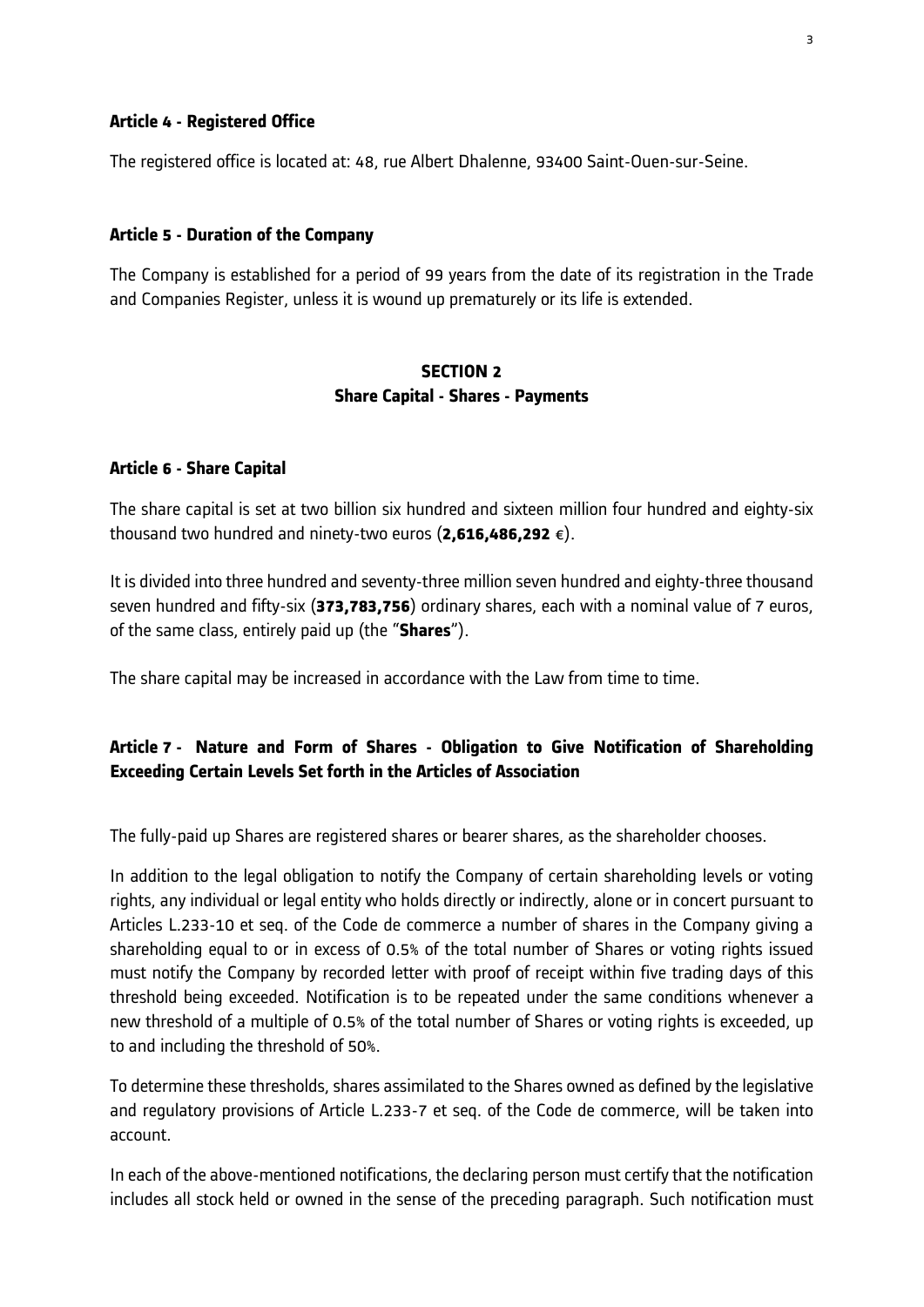also state: the declarer's identity as well as that of individuals or legal entities acting in concert with him, the total number of shares or voting rights that he holds directly or indirectly, alone or in concert, the date and the source of exceeding the threshold, as well as if needs be the information mentioned in the third paragraph of I of Article L.233-7 of the Code de commerce.

Any shareholder whose participation in the shareholding or in voting rights falls below one of the above-mentioned thresholds is also required to notify the company within the same length of time of five trading days and by the same means.

In the event of non-observance of the above provisions and in accordance with the conditions and levels established at Law, a shareholder shall lose the voting rights relating to the Shares in excess of the thresholds which should have been notified, if one or more shareholders holding at least 3% of the share capital or voting rights so requires.

Shares are registered in the name of their owner either in the books of the Company or with an officially authorised intermediary.

The Company may, under the conditions laid down by the Law from time to time, request any officially authorised organization or intermediary to pass on all information concerning its shareholders or holders of its stock conferring an immediate or subsequent right to vote, their identity and the number of shares that they hold.

# **Article 8 - Shareholders' Rights and Obligations**

Each Share confers the right to participate in the capital of the Company and the distribution of profits, as provided for in Articles 21 and 23 of these Articles of Association, and subject to the rights assigned to the shares of different classes that might be created in the future.

No distinction will be made between Shares with regard to taxation charges, so that each Share of the same class entitles its holder to payment of the same net amount when any distributions or repayments are made during the life of the Company or on its liquidation.

The liability of shareholders is limited to the amount unpaid on each Share.

Dividends and income on Shares issued by the Company will be paid in accordance with the Law and in accordance with the methods determined by General Meeting, or, failing that, by the board of directors.

Each Share is indivisible as far as the Company is concerned: joint owners must arrange to be represented by one and the same person in all dealings with the Company. If Shares are subject to usufruct, this should be indicated when they are entered in the register of shareholders.

The rights and obligations associated with the Shares are transferred to any subsequent owner of the shares.

Ownership of a Share automatically involves acceptance of the present Articles of Association and the decisions of the General Meeting.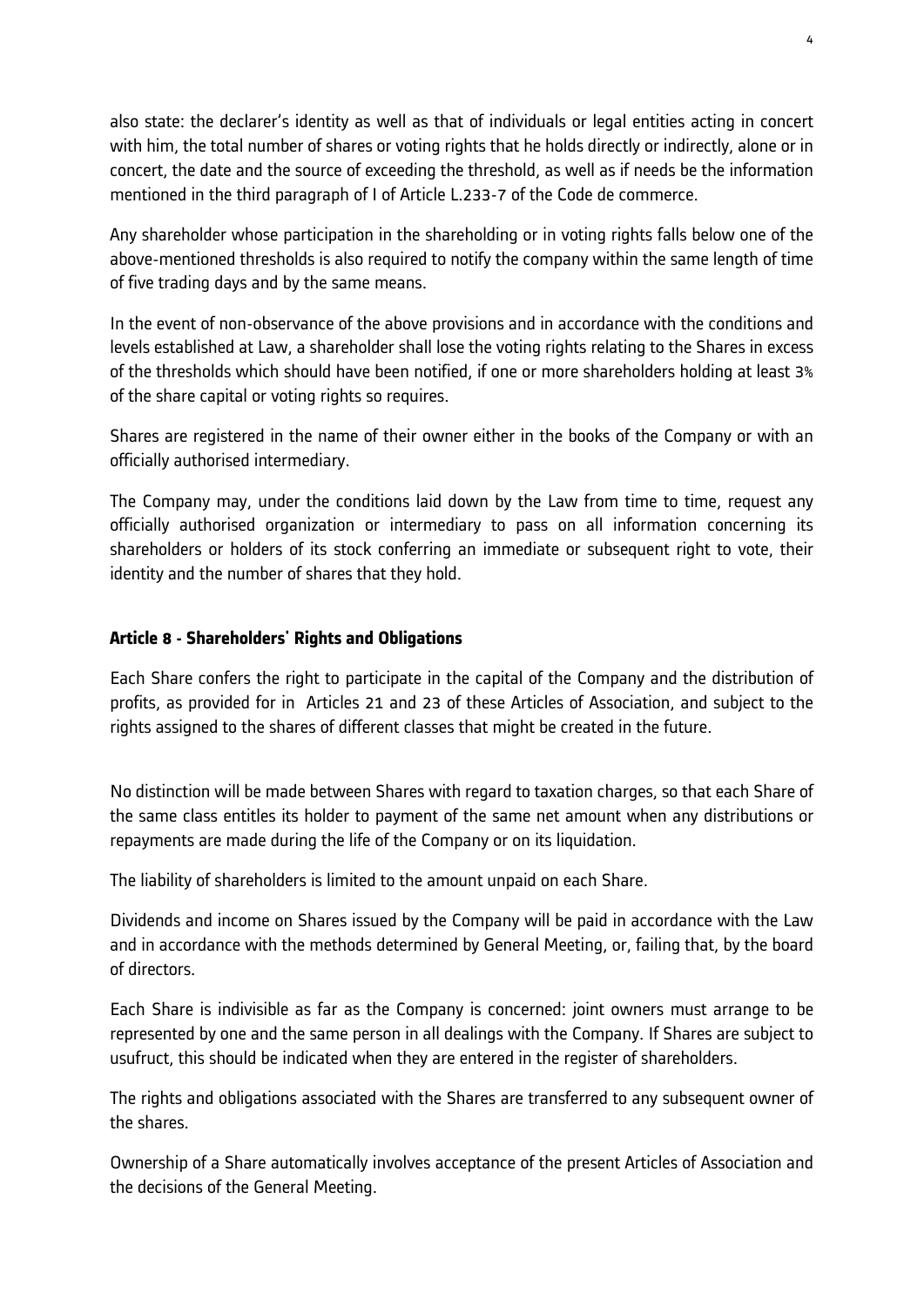Whenever it is necessary to own more than one Share in order to exercise any right whatsoever, or in the event of an exchange or allocation of securities giving right to a new security in exchange for the delivery of multiple Shares, the single security or securities in a number inferior to that required will not give their holders any right against the Company, the shareholders being personally responsible for the grouping and, as the case may be, purchase or sale of the relevant number of securities.

# **SECTION 3 Management of the Company and General Management**

#### **Article 9 - Board of Directors**

Subject to derogations provided for by Law, the Company shall be managed by a board of directors comprising a minimum of four (4) and a maximum of eighteen (18) members.

Directors are appointed and may be removed by the General Meeting.

Directors are appointed for a mandate of four years. However, when a director is appointed to replace another director during his mandate, he only carries out his duties for the remaining period of his predecessor's mandate. The mandate of a director finishes at the conclusion of the General Meeting called to consider the Company accounts for the preceding fiscal year and held during the year in which his term expires. The age limit for directors is that provided for by the Law. Directors are eligible for re-election.

If vacancies arise through the death or resignation of one or more of its members, the board may make provisional appointments between General Meetings, as legally provided for.

Each director must hold at least twenty-five (25) Shares in the Company.

The board of directors may appoint one or two censors on the suggestion of the president. The censors are called to attend board meetings, where they participate in a consultative capacity. They are appointed for a maximum term of four years, which may be renewed and which may also be terminated at any moment. They may be chosen either from among the shareholders or from outside them and can receive a remuneration determined annually by the board.

## **Article 9-A – Directors representing the Employees**

Pursuant to Articles L. 225-27-1 and L.22-10-7 of the French Commercial Code, the Board of Directors also includes two Directors who represent the Group's employees. If the number of Directors appointed by the General Meeting (other than those who represent employee shareholders appointed pursuant to Articles L. 225-23 and L.22-10-5 of the French Commercial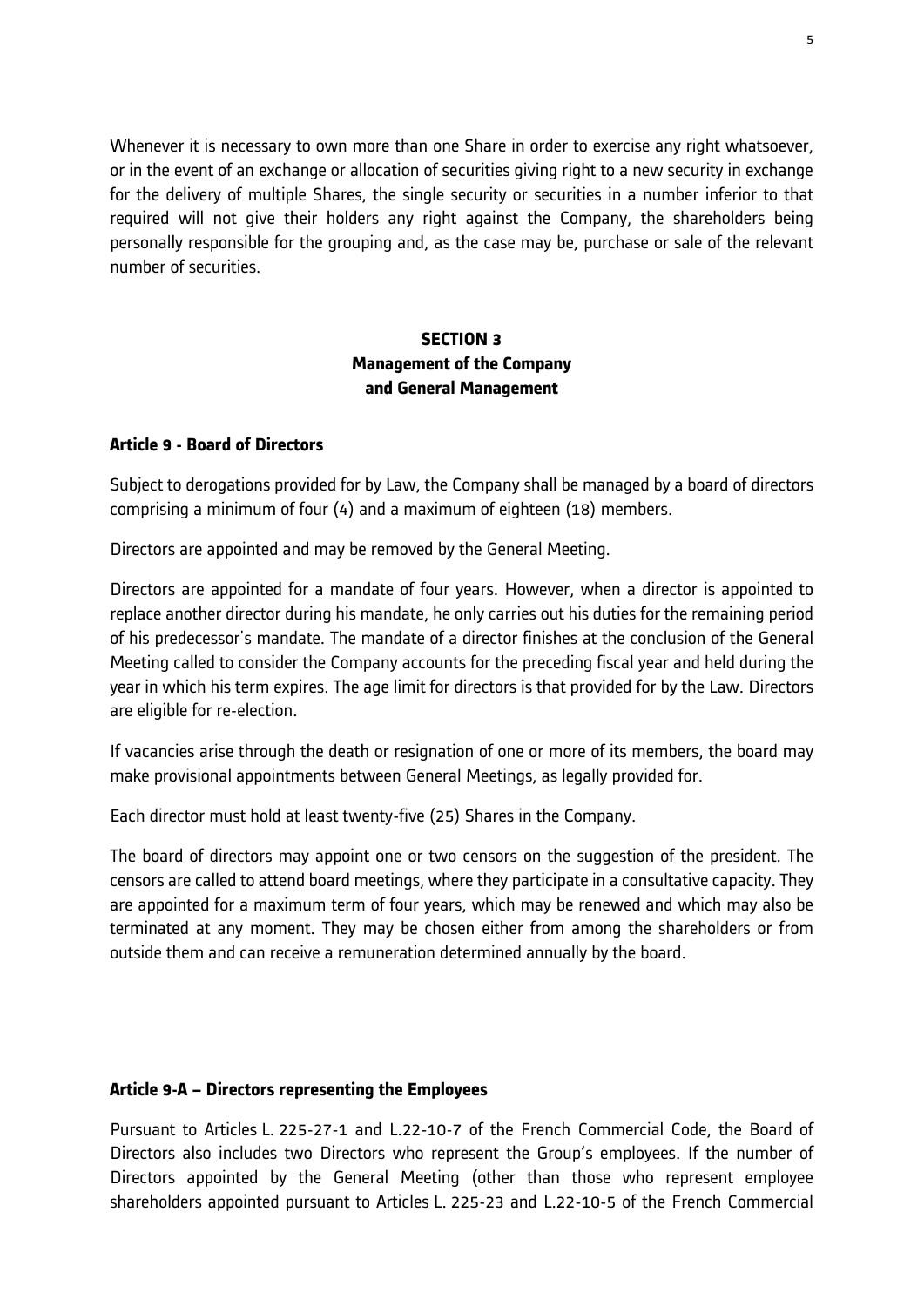Code) becomes equal to or less than the number legally required for the appointment of at least two Directors representing the employees appointed pursuant to Articles L. 225-27-1 and L.22-10- 7 , the number of Directors representing the employees so appointed may be decreased to one upon the expiration of the current term of office of the Directors representing the employees.

The Directors representing the employees are appointed as follows:

- one of them is appointed by the French Group Committee;
- the other Director, by the European Works Council, which, within the Alstom group, is named the "European Works Forum".

The term of office of Directors representing employees is four years.

In the event of a vacancy in the seat of a Director representing employees for any reason whatsoever, the vacant seat is filled in accordance with Article L. 225-34 of the French Commercial Code.

As an exception to the rule provided for in Article 9 "Board of Directors" of these Articles of Association in respect of the Directors appointed by the General Meeting, the Board members representing the employees are not required to own a minimum number of Shares.

The Board members representing the employees must satisfy the appointment conditions contained in applicable legal and regulatory provisions.

If, at the end of a fiscal year of the Company, the conditions on application of the legal provisions are no longer met or if the Company can avail itself of an exemption provided for by law, the appointment of the Director(s) representing the employees shall continue until its ordinary expiration date.

#### **Article 10 - Organisation of the Board of Directors**

The board will appoint from among its members a president, together with one or more vicepresidents if it so desires, who may be re-elected. The length of their appointment is determined by the board within the limits of their term of office as members of the board. The age limit provided for in Law for the position of president applies.

If the president or vice-president(s) is/are unable to attend, the former, or, failing this the board, will appoint one of its members to chair each meeting.

The board also appoints the person who is to act as secretary; it may arrange for the latter to be assisted by a deputy secretary chosen under the same conditions.

The board will meet as often as the interests of the Company require, at the registered office or at any other place determined by the president.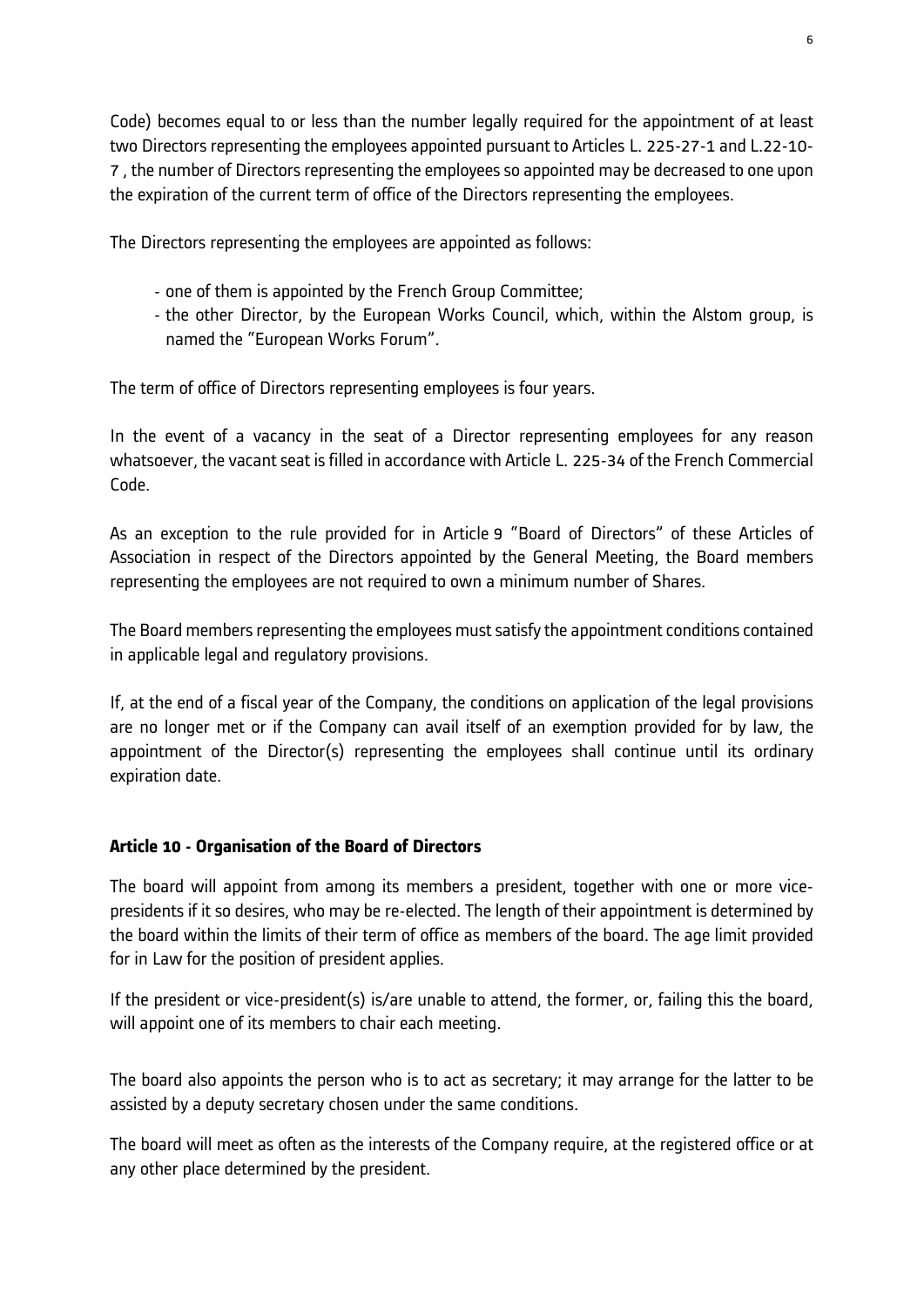The board is convened by the president or by the secretary of the board by any means, even verbally depending on the urgency. A meeting can be convened at the request of the directors or the chief executive officer under the conditions determined by Law.

Notice of meetings will mention the date, time, place and agenda of each meeting.

Resolutions are made according to the quorum and majority conditions provided by Law.

However, if a transaction involving a contribution in kind or a merger (or an acquisition where all or part of the consideration is paid in shares of the Company), with a person holding directly or indirectly 10% or more of the equity capital of the Company (or with a Company directly or indirectly controlled by such person) whether such contribution, merger or acquisition takes place with the Company or a company directly or indirectly controlled by the Company, is submitted to the board for approval pursuant to paragraph 4 of article 12 of the Articles of Association, then the directors who have been appointed on the proposal of the said person, shall not be entitled to vote.

Except in the cases excluded by Law, the Board's internal rules and regulations can provide that Directors taking part in the board meeting by any means of videoconferencing or telecommunication under the conditions laid down by applicable regulations, are deemed to be present for the calculation of the quorum and the majority.

In the event that votes are equally shared, the Chairman or the director's acting chairman will cast the deciding vote. However, the Chairman's or the director's acting chairman vote will not be the deciding vote for decisions of authorisations of agreements described in art. L. 225-38 et seq. of the Code de Commerce.

If the chief executive officer is not a director, he will take part in the board meetings on a consultative basis.

Copies or summaries of the minutes of meetings are duly certified correct by the president of the board, a chief executive officer, the board member temporarily appointed to act as president or an authorised representative.

A record of attendance is kept and is signed by all members taking part in the meeting.

Mention of the names of the members present or represented and the names of absent members in the minutes of each meeting and in the summaries of them that are distributed shall be sufficient proof to third parties of the number of board members in office and of their appointment.

Written consultation of the Directors is authorised in the cases contemplated by law.

## **Article 11 - Powers of the Board - Responsibilities**

The board of directors determines the direction of Company business and ensures that this is implemented in accordance with the Company's corporate interest, taking into account the social and environmental implications of its business. Subject to the powers expressly attributed to the Shareholders' meetings and within the Company objects, it shall take up any issue related to the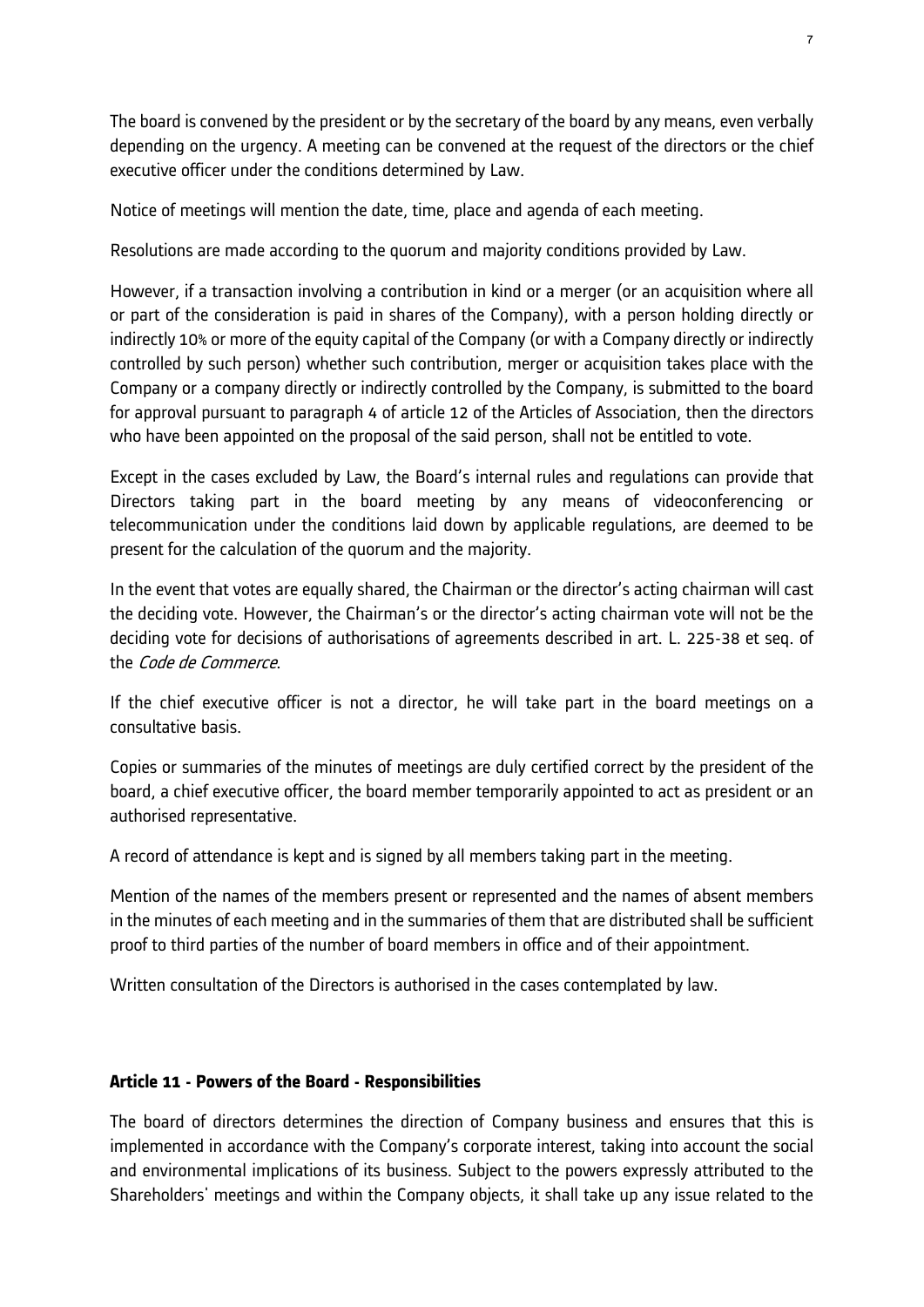successful running of the Company and shall resolve by deliberation matters which concern it.

With respect to third parties, the Company is bound even by decisions of the board of directors that do not relate to the Company objects, unless it can prove that the third party either knew that the act exceeded the objects or could not have been unaware under the circumstances that the act exceeded the objects, the publication of the Articles of Association alone being insufficient to constitute this proof.

The board of directors performs the checks and controls that it deems appropriate. The President or the Chief Executive Officer is required to provide each director with all the documents and information required for the performance of his duties.

The board of directors decides whether general management responsibility for the Company shall be assumed by the president of the board of directors, or by another individual appointed by the board of directors having the title of chief executive officer. At least two thirds of the board members must be present or represented for such a decision to be valid. The decisions of the board of directors on the terms and conditions of exercise of the general management of the company are taken in conformity with the Articles of Association. The shareholders and third parties are informed under the conditions defined by Law.

The terms and conditions of exercise of the general management shall be decided for the first time during the first meeting of the board of directors after the adoption of the amended Articles of Association.

Members of the board are not personally or jointly liable for the commitments of the Company by virtue of their position, except as provided for by Law, notably by the provisions concerning the president of the board. Their sole responsibility, within the limits laid down by Law, is the execution of the mandate they have been given.

# **Article 12 - President - Chief Executive Officer - Delegated Executive Officer(s)**

The functions of president, chief executive officer and delegated executive officer are exercised under the conditions provided for by Law.

1. President

The president of the board of directors organises and directs its work and is accountable for it to the shareholders' meeting. He ensures the proper functioning of the Company's management organs, and in particular, ensures that the directors are fit to perform their duties.

In the event of the president's temporary incapacity or death, the board of directors can delegate the president's duties to a director. In the event of temporary incapacity, this delegation is made for a limited period which may be renewed. In the event of death, this delegation of position remains valid until the election of a new president.

The board of directors determines the remuneration of the president of the board of directors.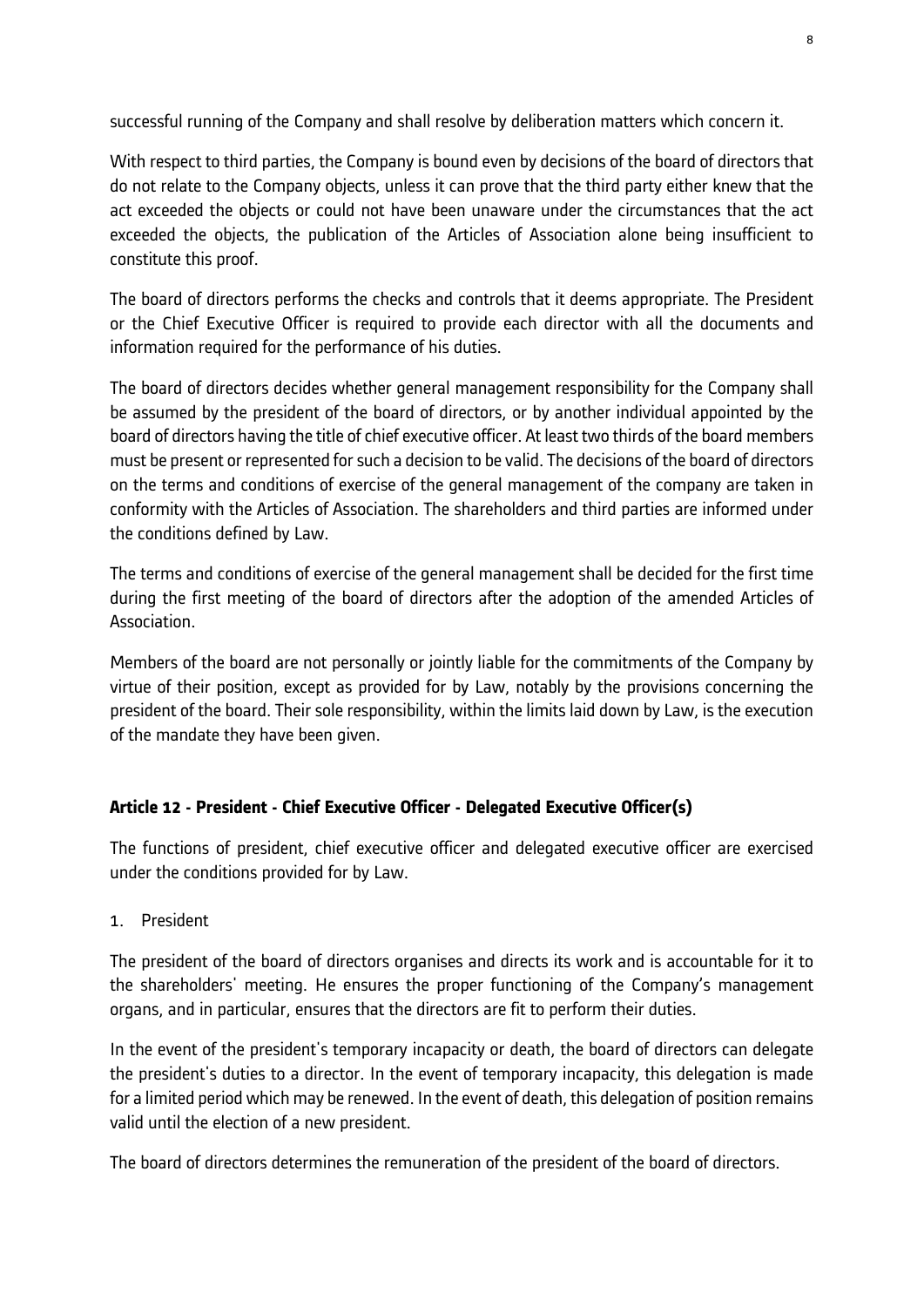When general management responsibility for the Company is assumed by the president of the board of directors, the provisions of the Articles of Association concerning the chief executive officer shall also apply to him.

# 2. Chief executive officer

The chief executive officer is invested with the most extensive powers to act on behalf of the Company in all circumstances. He exercises these powers within the limits of the Company objects and subject to those that the Law and regulations expressly confer on shareholders' meetings and on the board of directors.

A chief executive officer's term of office, set by the board of directors, cannot exceed, if relevant, that of his mandate as board member, nor the age limit applicable to the chief executive officer's term set down by Law.

He represents the Company with respect to third parties. The Company is bound even by acts of the chief executive officer that do not relate to the Company objects, unless it is provided that the third party either knew that the act exceeded these objects or could not have been unaware under the circumstances that the act exceeded the objects, the publication of the Articles of Association alone being insufficient to constitute proof of this.

The board of directors determines the remuneration of the chief executive officer.

3. Delegated executive officer(s)

On the proposal of the chief executive officer, the board of directors can further appoint one or more individuals having the responsibility of assisting the chief executive officer with the title of delegated executive officer. There can be no more than five delegated executive officers. The board determines the remuneration of the delegated executive officer(s) on the proposal of the chief executive officer.

With the agreement of the chief executive officer, the board of directors determines the extent and duration of the powers of the delegated executive officer(s). With respect to third parties they have the same powers as the chief executive officer.

The term of office of a delegated chief executive officer cannot exceed, if relevant, that of his mandate as director, nor exceed the age limit applicable to the delegated chief executive officer's term set down by Law.

In case of the chief executive officer's death, resignation or removal, the delegated executive officer(s) will retain, unless otherwise decided by the board of directors, their powers and functions until a new chief executive officer is appointed.

4. Particular conditions

No transaction involving a contribution in kind or a merger (or an acquisition or any similar transactions where all or part of the consideration is paid in shares of the Company), shall be entered into by the chief executive officer or the delegated executive officer(s) with a person holding directly or indirectly 10% or more of the share capital of the Company (or with a company directly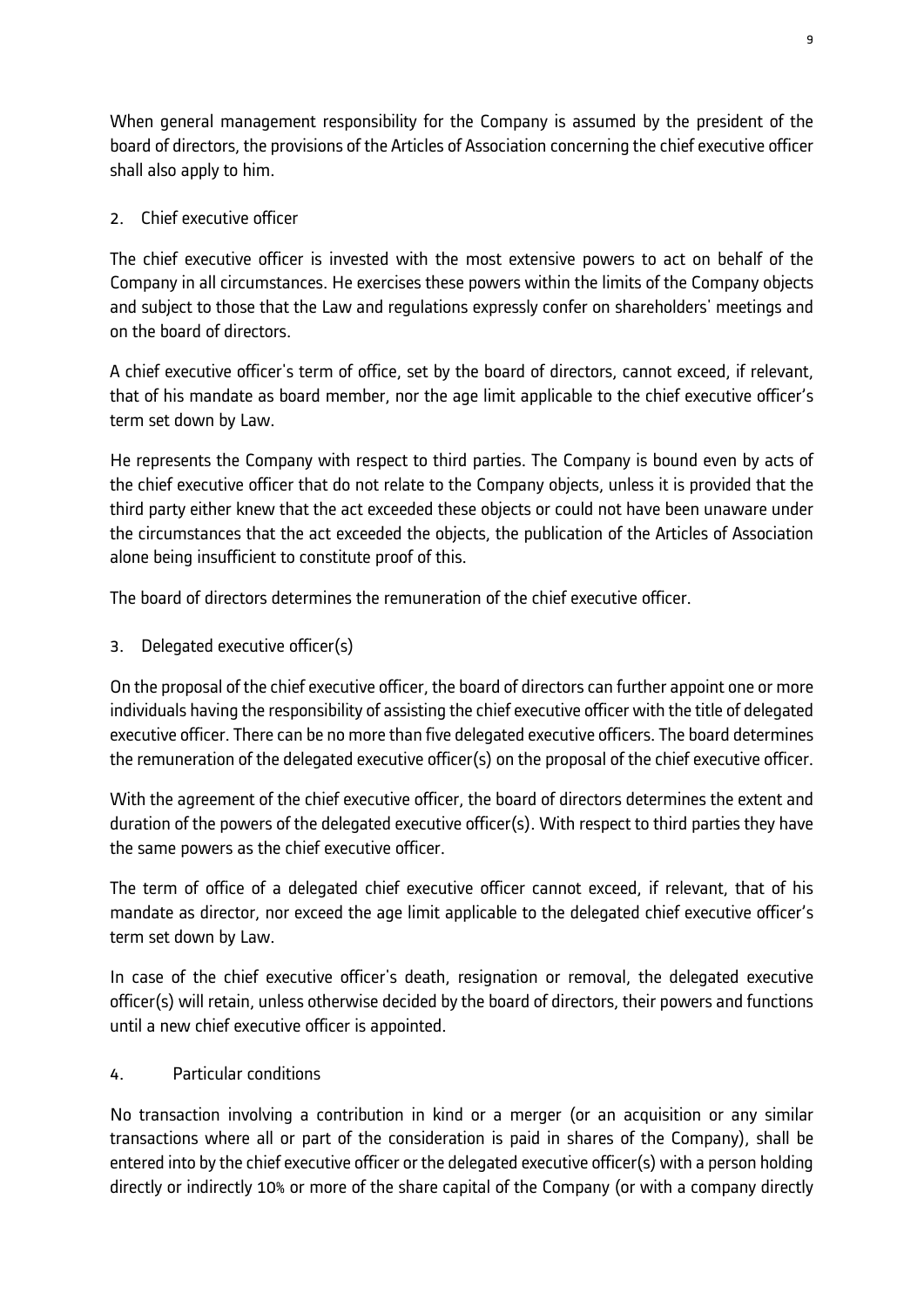or indirectly controlled by such person), whether such contribution, merger or acquisition involves the Company or a company directly or indirectly controlled by the Company, unless it has received prior approval from the board under the conditions provided by article 10.

The board of directors at the suggestion of the chief executive officer or the chief executive officer himself, may, within the limits laid down by the legislation in force from time to time, delegate whatever powers they consider useful, either for management purposes or the assumption of responsibility within the Company, or for one or more specified purposes. The persons to whom such powers may be delegated need not necessarily be members of the board or even part of the Company. Such powers may be delegated on an individual basis or to committee. Such powers may be permanent or temporary and may or may not include the possibility of subdelegation.

Such persons, or certain of them, may also be given authority to certify copies or summaries of documents of which the method of certification is not fixed by Law, notably all powers, company financial statements or Articles of Association, and to issue attestations in connection therewith.

Any delegation of powers by the board or the chief executive officer pursuant to the present Articles of Association will remain in full effect despite the expiry of the term of office of the president or of the directors in office at the time such powers were granted.

# **Article 13 - Remuneration of Directors**

The General Meeting may allocate an amount by way of remuneration to directors. The amount determined by the General Meeting will continue to apply until a new decision is taken.

The board will distribute this remuneration between its members as it thinks fit and in accordance with the Law.

Board members may not receive any remuneration from the Company, whether permanent or not, other than as provided for, or at least not proscribed, by Law.

Board members may be reimbursed for any expenses incurred in the exercise of their office, provided that they provide satisfactory proof of such expenses.

# **SECTION 4 Auditors**

## **Article 14 - Auditors**

The auditors are appointed and are eligible for reappointment under the conditions provided for by law.

The auditors are called to attend all the board meetings which examine and finalise the annual or intermediary accounts, and all shareholders' meetings.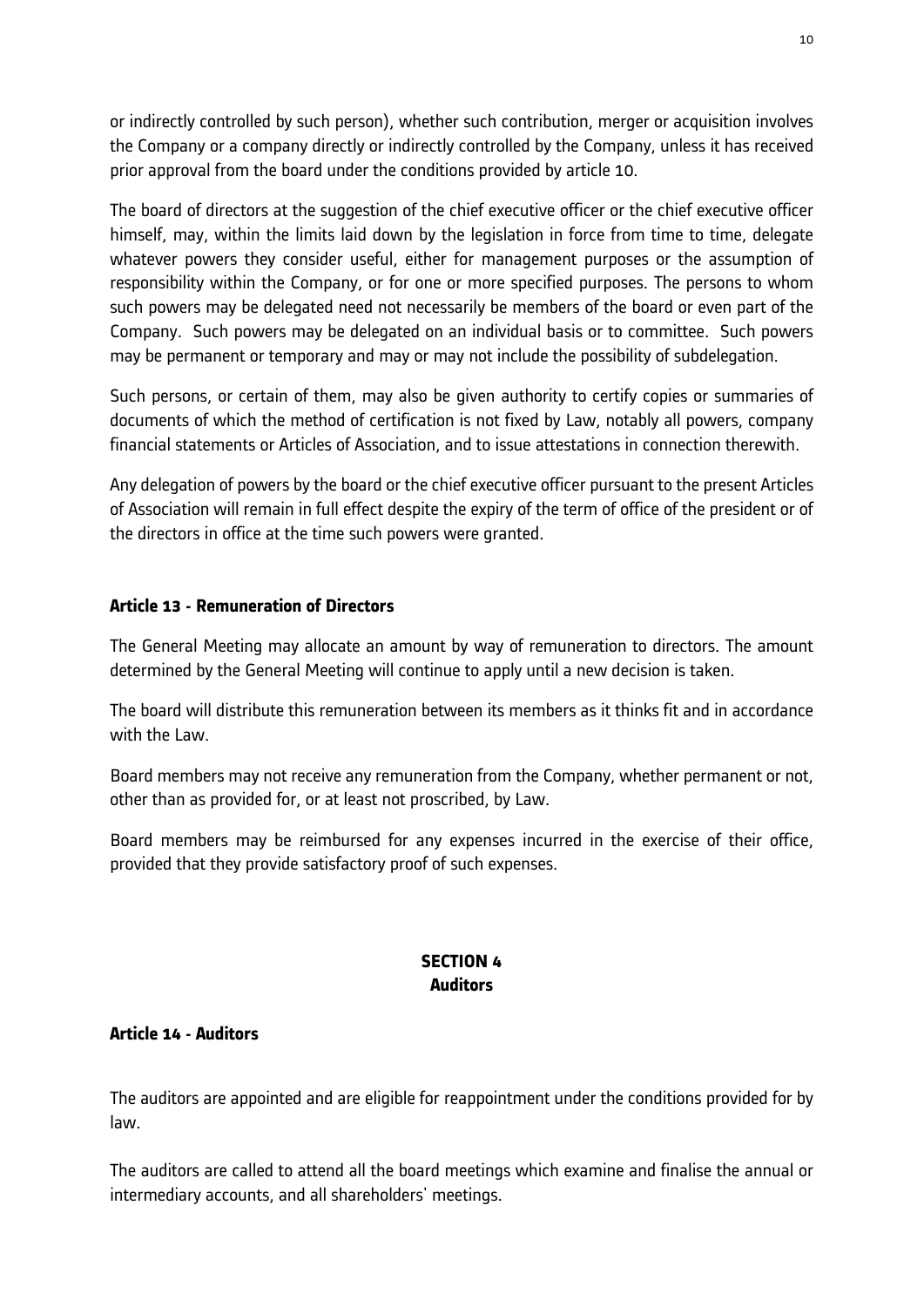# **SECTION 5 General Meetings**

#### **Article 15 - Conduct of General Meetings**

#### 1. Convening and proceedings - Agenda

Ordinary and extraordinary General Meetings, satisfying the legal conditions for quorum and majority voting, exercise the powers respectively attributed to them by the Law.

They are convened in accordance with the rules and the terms laid down by Law.

Meetings are held at the registered office of the Company or at any other place determined by the board, either within the "*département*" in which the registered office is located or in any other French territory. The agenda of the meeting is drawn up by the board of directors if the board has called the meeting and, if not, by the person calling the meeting.

However, one or more shareholders satisfying the conditions laid down by Law may request the inclusion of matters or draft resolutions on the agenda.

Questions not appearing on the agenda may not be considered.

2. Admission and representation

Ordinary and extraordinary General Meetings are made up of all shareholders without distinction between the class of shares which they hold.

In all Shareholders' Meetings, Shareholders are only entitled to exercise their right to vote if their Shares have been subject to a book entry in the name of the shareholder or the intermediary registered for its account within the time periods provided for by applicable legal and regulatory provisions, either in the accounts of registered securities held by the Company for registered Shares, or in the accounts of bearer securities held by an intermediary authorised for bearer Shares.

This book entry is officially acknowledged in accordance with the terms laid down by Law.

Shareholders may vote by proxy or by correspondence at General Meetings under the conditions laid down by Law.

In order to be taken into account, the voting forms and proxies must be received by the Company at least three days prior to the Meeting, unless a shorter term is decided by the board of directors or is stipulated by Law.

Pursuant to the Board of Directors' decision, communicated by way of the notice of meeting and/or the convocation to the meeting, any shareholder may vote at a shareholders' meeting by proxy or by correspondence via any electronic means of telecommunication in accordance with the conditions set by Law. In these cases, forms for voting at a distance or by proxy, as well as participation certificates, can be completed by way of a duly signed electronic medium under the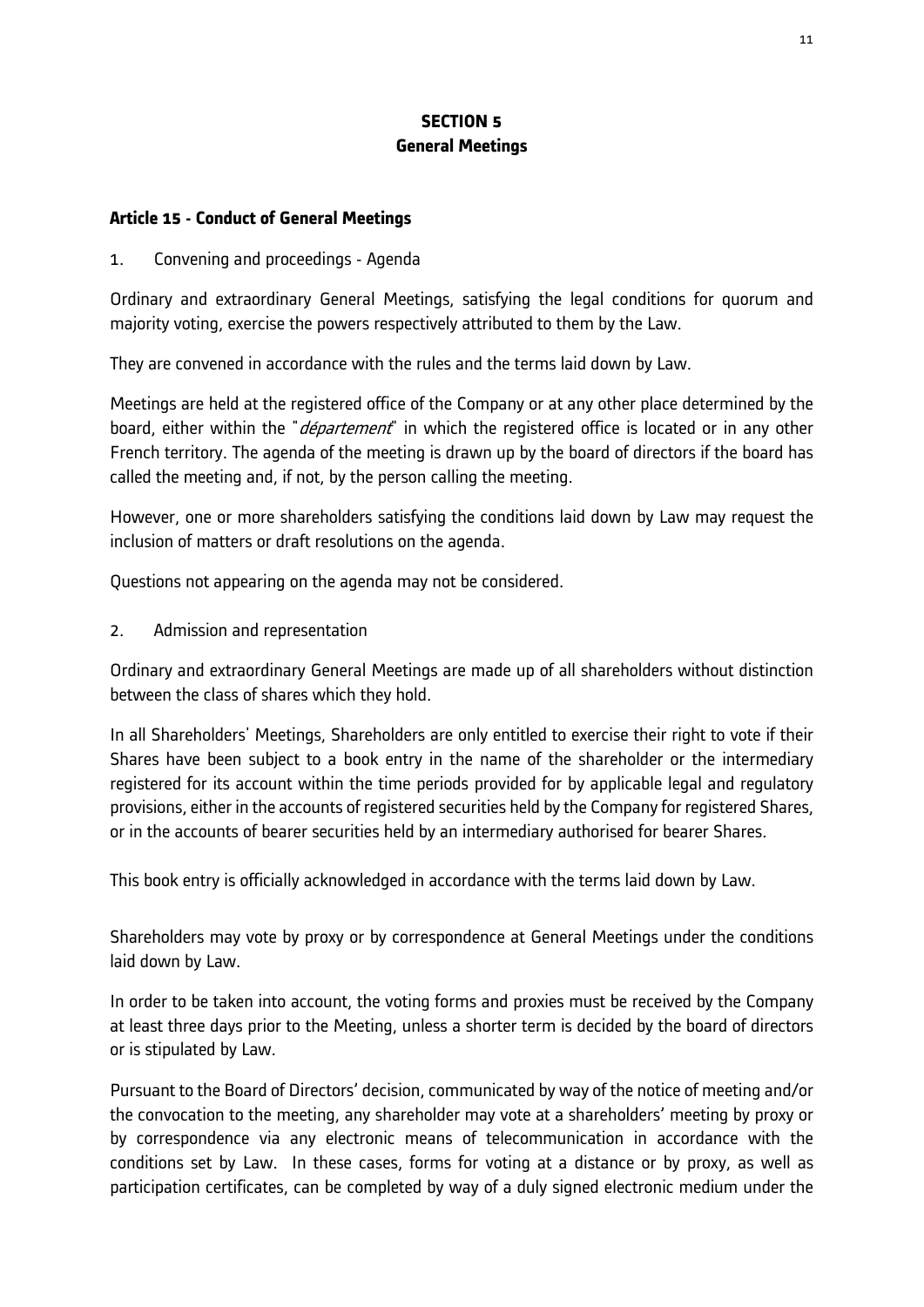conditions set forth by the applicable legal and regulatory provisions.

To this end, completing and electronically signing the form can be done directly on the Internet site created by the centralizing agent of the Shareholders' Meeting. The electronic signature of the form can be carried out (i) by entering an identification code and password, under the conditions contemplated by regulation, or (ii) by any other process satisfying the conditions defined by regulation. The power to vote by proxy or the vote expressed as such before the shareholders' meeting by way of this electronic method as well as, if applicable, the proof of receipt delivered after the power to vote by proxy or the vote is expressed, will be considered as a written proof that is irrevocable and binding to all, excluding cases of transfers of securities that are subject to a notification under the conditions contemplated by applicable regulations.

A shareholder may be represented by another shareholder or by his or her spouse, or by any natural or legal person of his/her/its choosing.

In compliance with the 7<sup>th</sup> paragraph of Article L. 228-1 of the French Commercial Code, the owners of the securities may be represented by a registered intermediary, in the conditions set down by Law.

Any shareholder having voted at a distance, or sent a proxy or requested his or her admission card or an attendance certificate, may at any time sell all or some of his or her shares pursuant to which he or she transmitted his or her vote or proxy or requested one of these documents. In the event of a transfer of ownership occurring prior to the time period provided for the book entry referred to above, the Company shall, as applicable, invalidate or modify accordingly the vote made at a distance, proxy, admission card or attendance certificate.

The board of directors shall have the powers to organise, within the limits of the Law, the attendance and voting of the shareholders at General Meetings by videoconferencing or by any telecommunications means enabling the identification of such shareholders. If applicable, this decision of the board of directors shall be communicated in the notice of the meeting and/or the invitation to attend. Those shareholders attending Shareholder's Meetings by videoconference or by these other means are deemed to be present for the purposes of calculating the quorum and the majority.

# 3. Voting Rights

One voting right is attached to each Share.

By exception to Article L.22-10-46 of the French Commercial Code, no Share shall bear any double voting right.

At all Ordinary, Extraordinary or Special General Meetings, the voting right on shares shall, in cases where such shares are subject to usufruct, be exercisable by the usufructuary.

# 4. Minutes of General Meetings

The proceedings of General Meetings are recorded in minutes written and preserved in accordance with the provisions of the Law.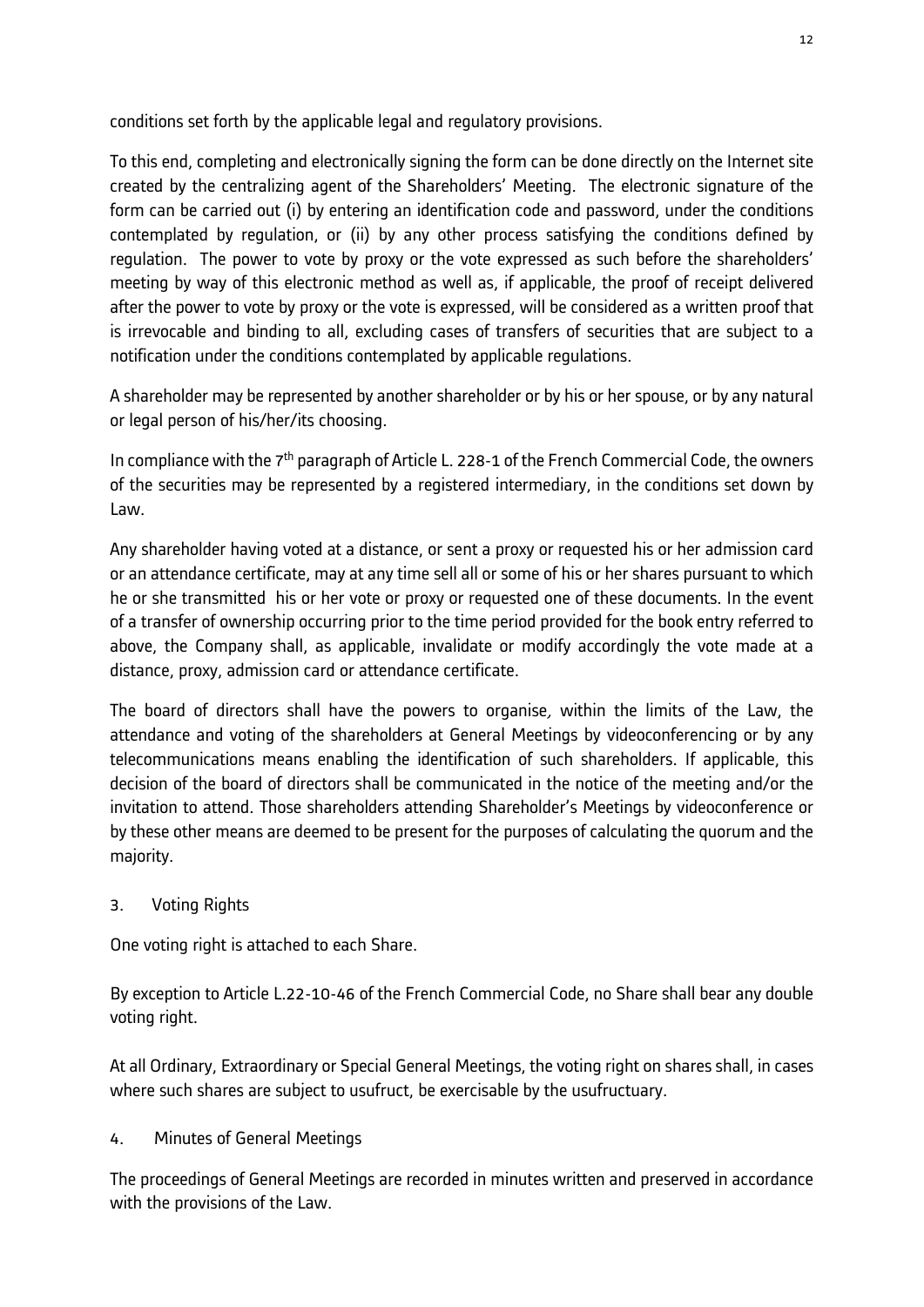Copies or summaries of the minutes are duly certified correct by the president of the board, the secretary of the Meeting or the board member appointed to chair the Meeting.

## **Article 16 - Ordinary General Meetings**

Ordinary General Meetings are General Meetings called to make decisions that do not alter the Articles of Association.

They are held at least once a year, within the legal and regulatory time limits in force, to consider the accounts for the preceding financial year.

The proceedings of an ordinary General Meeting are only valid the first time it is called if the shareholders present, represented or voting by correspondence, own at least the minimum percentage of the shares with voting rights as required by Law.

No quorum is required if the meeting has to be called a second time.

Decisions are taken by a majority of the votes expressed by the shareholders present or represented, including those exercising a vote by correspondence or a distance voting.

# **Article 17 - Extraordinary General Meetings**

Only extraordinary General Meetings have authority to alter the Articles of Association. They may not, however, increase the shareholders' liability, except for operations resulting from a properly decided and conducted exchange or consolidation of shares.

Extraordinary General Meetings can only transact business if the shareholders present, represented or voting by correspondence own at least, on first or on second call, the minimum percentage of the shares with voting rights as required by Law depending on the nature of the decision submitted for approval to the extraordinary General Meeting.

Decisions require a two-thirds majority of the votes expressed by the shareholders present or represented, including those exercising a vote by correspondence or a distance voting.

## **Article 18 - General Bondholders' Meeting**

The Board of Directors may organize, under the conditions provided for by law, the participation and voting of bondholders at General Meetings by videoconference or any other means of telecommunication allowing their identification. Where applicable, the decision of the Board shall be communicated in the convening notice and/or notice of meeting. Bondholders participating in meetings by videoconference or by any other such means shall be deemed present for the calculation of the quorum and the majority."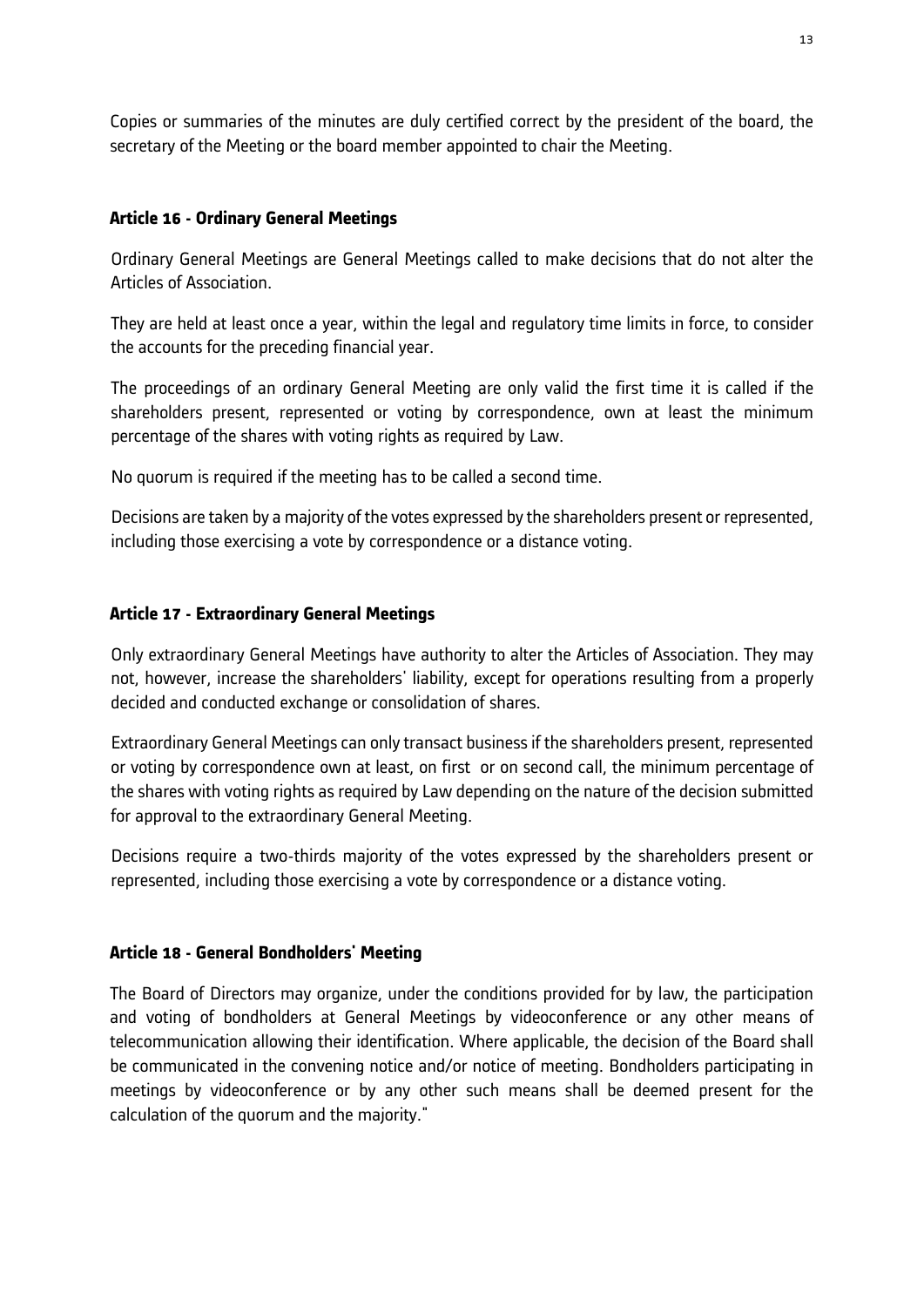#### **SECTION 6 Financial year - Accounting Records - Profits**

#### **Article 19 - Financial Year**

The financial year starts on April 1 and ends on March 31.

#### **Article 20 - Accounting Records**

At the close of each financial year, the board of directors establishes the Company financial statements and draws up the annual management report. It examines the consolidated accounts and the annual management report for the group, all in accordance with the Law.

These reports are sent to shareholders in the forms and within the time limits legally required. They are presented to the annual General Meeting.

#### **Article 21 - Profits**

The profits for the financial year consist of the revenues relating to the preceding financial year, less overheads and other company expenditure including provisions and depreciation allowances.

At least 5% is set aside from the profits less any previous losses if appropriate to form the legal reserve fund. This provision ceases to be mandatory once the value of the fund reaches one-tenth of the share capital.

The remainder (less the above deductions) of the retained earnings and withdrawals from the reserves which the general meeting has at its disposal shall, if the general meeting so desires, be distributed among the Shares, once the sums carried forward by the said meeting or transferred by it to one or more reserve funds have been deducted.

After the accounts have been approved by the General Meeting, any losses are carried forward, to be charged against the profits of subsequent financial years until they are cancelled out.

Each shareholder may be granted at the General Meeting, for all or part of the dividend or interim dividend distributed, an option to be paid the dividend or interim dividends in cash or in shares of the company, under the current legal and regulatory conditions.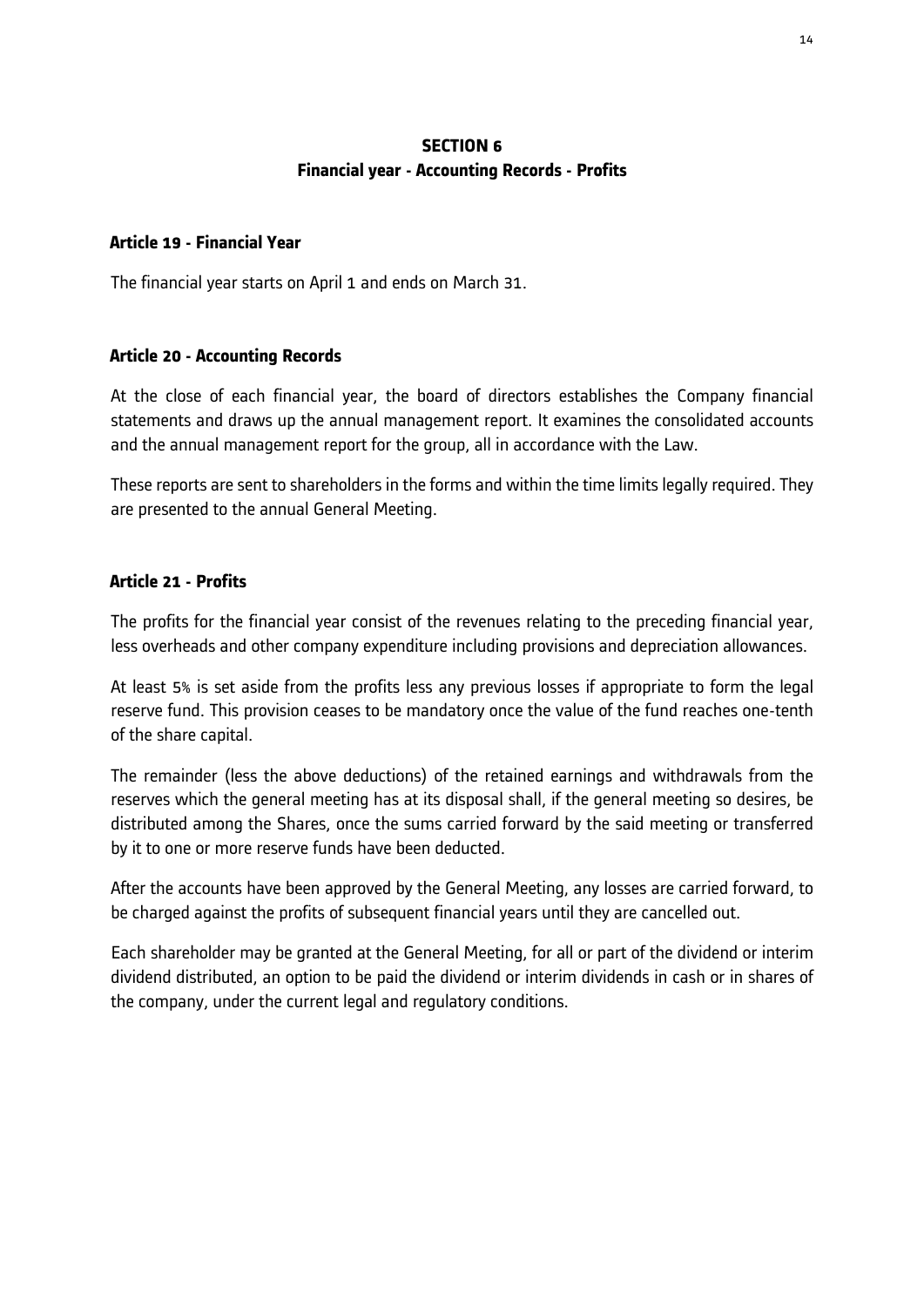## **SECTION 7 Dissolution, Liquidation**

#### **Article 22 - Early Dissolution**

The General Meeting, convened under the conditions laid down by Law, may at any time and for whatever reason decide on the early dissolution of the Company.

If the losses shown in the accounting records indicate that the Company's net asset value has fallen below half the value of the issued share capital, the board must call an extraordinary General Meeting within four months of the approval of the accounts showing such losses, in order to decide whether the Company should be dissolved.

If dissolution is not decided on, the Company must, by the end of the second financial year following the financial year during the course of which the losses were recorded, reduce its share capital by an amount equal to the losses which it has been impossible to charge against the reserves, if the net asset value of the Company has not returned over this period to a value at least equal to half the issued share capital.

In either case, publication of the decision adopted by the General Meeting shall be given in accordance with legal provisions.

## **Article 23 – Liquidation - Appointment - Powers of Liquidators**

When the period fixed for the duration of the Company expires or in case of early dissolution, the General Meeting shall determine the form of liquidation, appoint one or more liquidators and determine their remuneration.

In the event of the death, resignation or inability to act of the liquidators, an ordinary general meeting convened under the conditions laid down by law shall provide for their replacement.

During liquidation, the powers of the General Meeting remain the same as while the Company was in normal business.

A meeting of shareholders shall be called at the end of the liquidation process to consider the liquidator's accounts, to approve his release and to note the closure of the liquidation procedure.

Once the liabilities have been paid off, the balance of assets will first be used to pay shareholders a sum equal to the paid-up and non-amortised capital.

Any remaining surplus will constitute profit and will be distributed between all the shares in proportion to their nominal value, taking the provisions of Article 8 above into account.